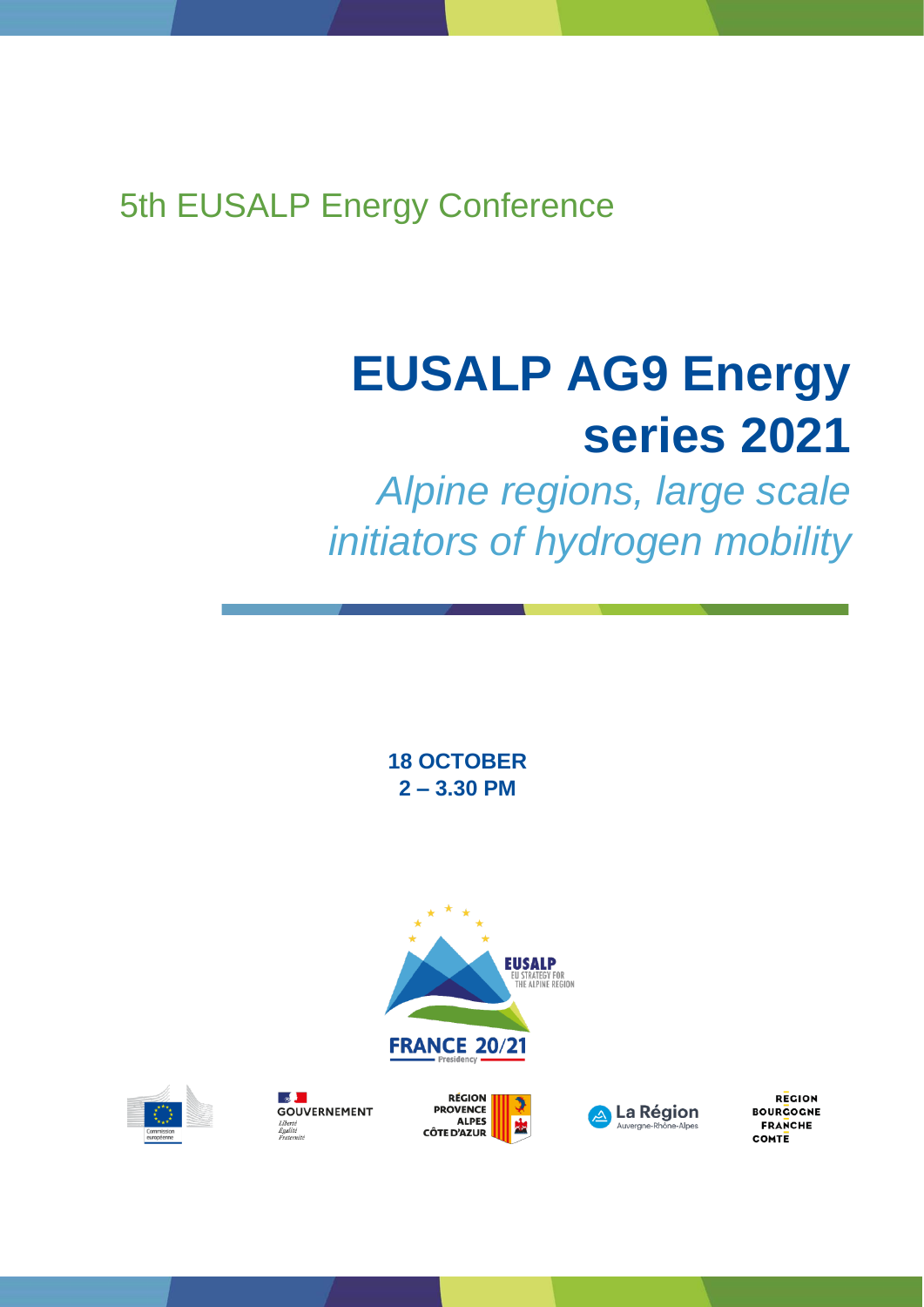## **CONTEXT - ALPINE REGIONS, LARGE SCALE INITIATORS OF HYDROGEN MOBILITY**

The SUERA Action Group 9, co-lead by AURA-EE and CasaClima, in the framework of the French Presidency of EUSALP, is organizing [the fifth annual conference on energy transition in the Alps.](https://www.alpine-region.eu/events/5th-eusalp-energy-conference)

It will be divided into three separate seminars on hot topics in energy and sustainability on regional and transnational level: hydrogen as an energy vector in transport, local energy communities, and the perspectives of the new European Bauhaus for a carbon-neutral future.

### **The first webinar aims at demonstrating how the EUSALP Macro regional strategy is a booster for cooperation in the hydrogen strategic field, with a better coordination and concentration of funds:**

Committed to the energy transition and sharing air quality problems, the Alpine Regions have indeed been developing hydrogen mobility projects in their territories for many years, such as the Zero Emissions Valley project in Auvergne Rhône-Alpes, H2 Rivers in Baden Württemberg or in South Tyrol. With a dynamic and innovative hydrogen industrial eco-system, Alpine Regions have developed regional strategies to stimulate this hydrogen economy. Infrastructures are being developed, hydrogen refuelling stations are being built, light mobility is being launched, and heavy mobility is starting. To connect all these regional strategies and equip the Alpine corridors with hydrogen infrastructures, some Alpine regions wanted to cooperate on the deployment of heavy mobility, the stimulation of innovation and new technologies, and the development of training and professional skills. This cooperation has taken concrete form in a letter of intent from 9 Alpine regional authorities, within the Green Hydrogen for the Alps initiative initiated by EUSALP Action Group 9 "Energy".

EUSALP offers a framework not only for cooperation, but also for dialogue with the European Commission, on the mobilisation of the various European funds, and in particular the regional ERDF. These funds can be used to finance investments, or even studies, and a network of "Hydrogen" managing authorities has been set up and will make it possible to ensure consistency between regional investments.

The session aims at demonstrating how the EUSALP Macro regional strategy is a booster for cooperation in the hydrogen strategic field, with a better coordination and concentration of funds. It is intended to all institutions and stakeholders working in the hydrogen field and heavy mobility.